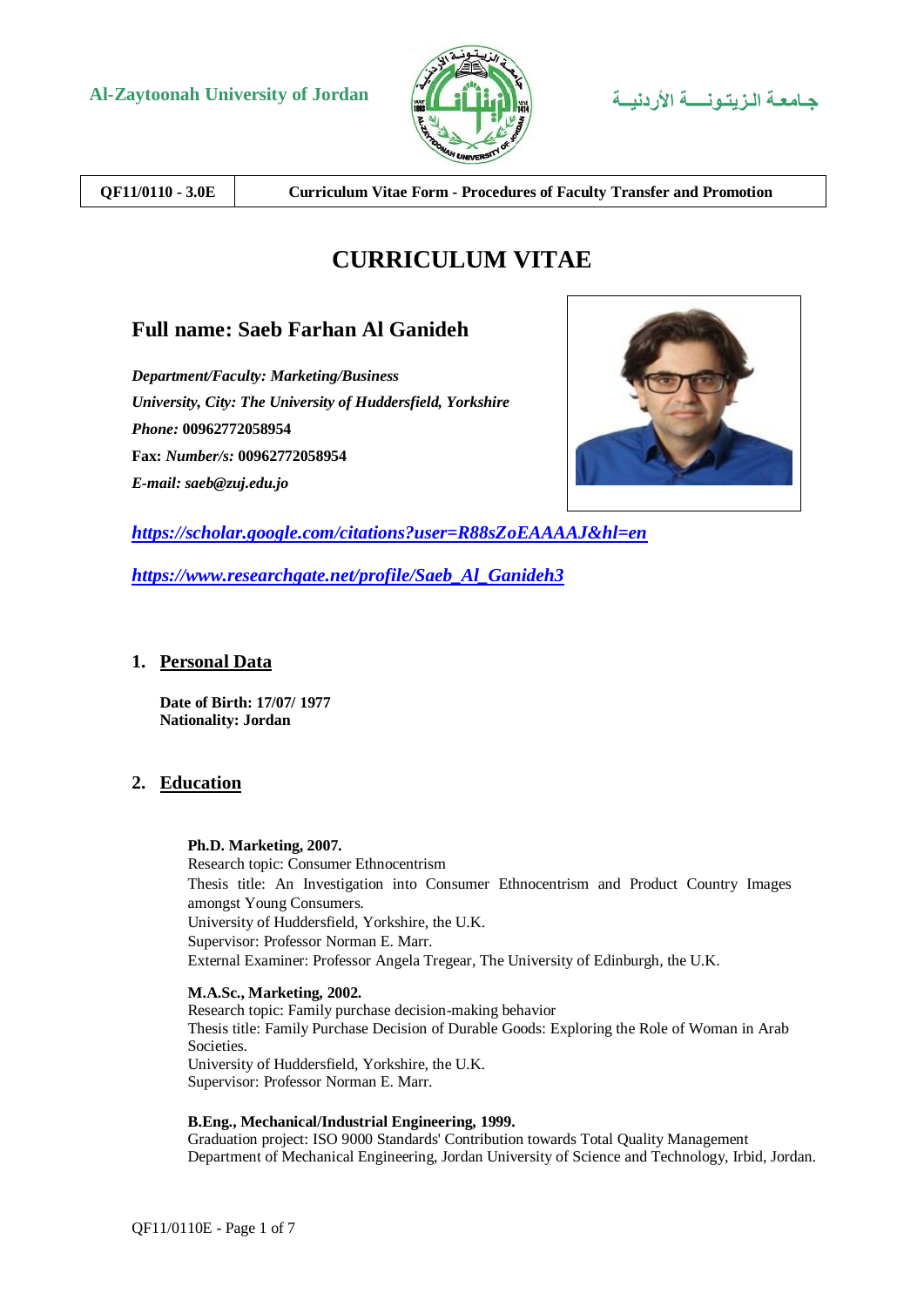



# **QF11/0110 - 3.0E Curriculum Vitae Form - Procedures of Faculty Transfer and Promotion**

# **3. Ph.D. Dissertation**

*An Investigation into Consumer Ethnocentrism and Product Country Images amongst Young Consumers, University of Huddersfield, Yorkshire, the U.K.*

# **4. Employment**

## *Academic Positions*

- Visiting Scholar: Council on Middle East Studies, MacMillan Center, Yale University, CT, U.S., 2017-2018.
- Full/Associate Professor: Al Zaytoonah University of Jordan, Amman, Jordan, 2012, 2015-2016.
- Visiting Scholar, Department of Advertising and Public Relation, Michigan State University, East Lansing, MI, U.S., 2013-2014.
- Assistant Professor: Al Zaytoonah University of Jordan, Amman, Jordan, 2008- 2011.
- Research Assistant: The University of Huddersfield, the U.K., 2004-2006.

## *Administrative Positions*

- Deputy Dean, Faculty of Business, Al Zaytoonah University of Jordan, Amman, Jordan- 2020 now
- Chairman of Marketing Faculty of Business, Al Zaytoonah University of Jordan, Amman, Jordan- 2012-2013- 2014-2016

## **5. Research Interests**

- Consumer ethnocentrism
- **Consumer animosity**
- Social media and marketing
- **Acculturation**
- **Islamic marketing**

## **6. Membership in Scientific Societies and Associations**

## **7. Honors and Awards**

## **8. Fellowships and Scholarships**

- Visiting Scholar: Council on Middle East Studies, MacMillan Center, Yale University, CT, U.S., 2017-2018.
- Visiting Scholar, Department of Economic History and Institutions, Faculty of Economics and Business, University of Barcelona,
- Visiting Scholar, Department of Advertising and Public Relation, Michigan State University, East Lansing, MI, U.S., 2013-2014.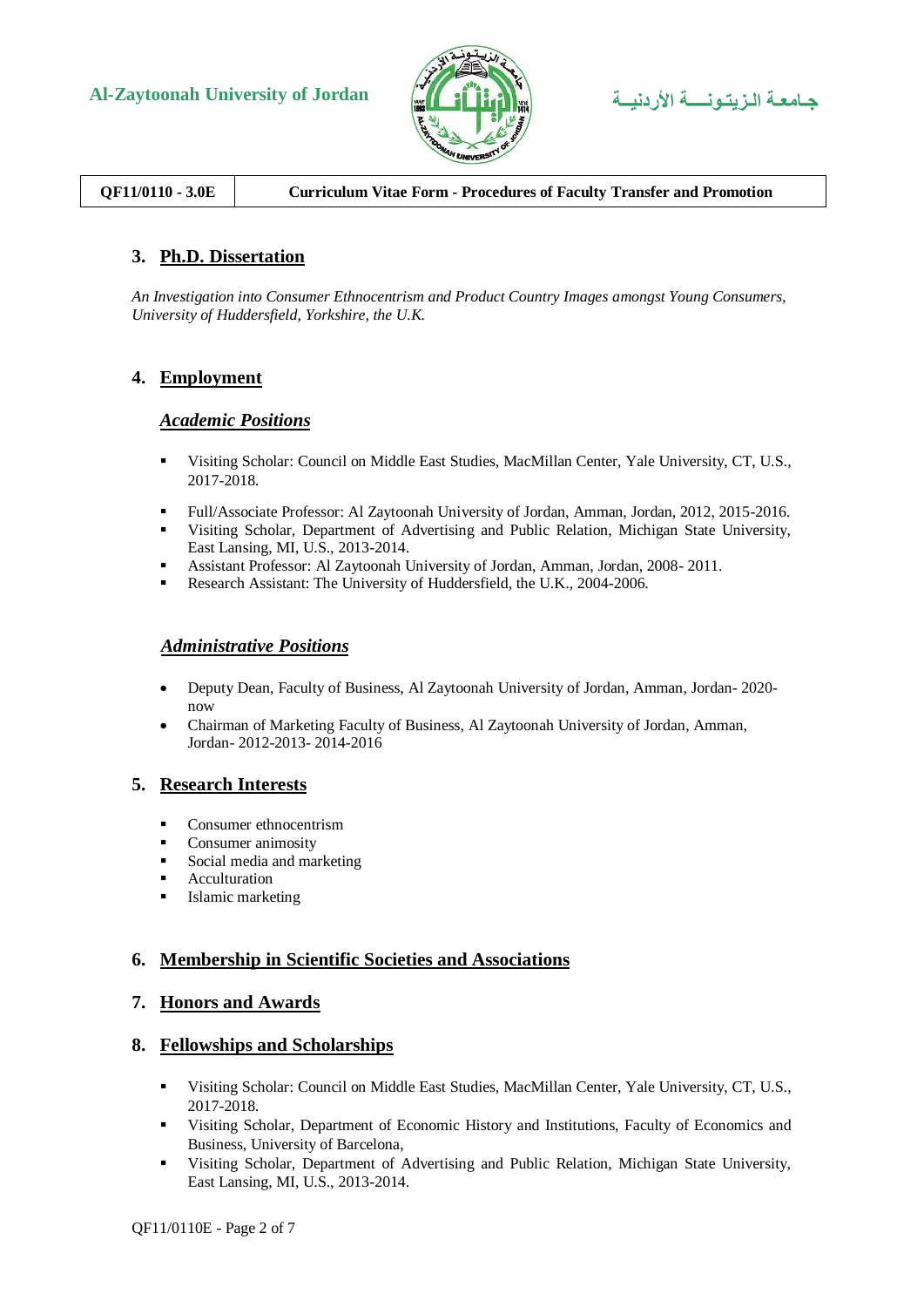

**Al-Zaytoonah University of Jordan األردنيــة الـزيتـونــــة جـامعـة**

# **QF11/0110 - 3.0E Curriculum Vitae Form - Procedures of Faculty Transfer and Promotion**

# **9. Teaching Experience**

## *Graduate Courses*

- **Advanced International Marketing.**
- Advanced Research Methods.
- Advanced Consumer Behavior
- Advanced Services Marketing
- **Advanced Business Ethics**
- Advanced Marketing Management
- Advanced Quantitative Methods for Management.

## *Undergraduate Courses*

- **International Marketing.**
- Research Methods.
- Consumer Behavior
- **Services Marketing**
- Business Ethics
- **Karketing Management**
- **Quantitative Methods for Management.**
- **Advertising**

## **10. Supervision of Graduate Research**

Provide numbered list with the name of student, title of thesis, year

- 1. "The impact of the brand image of international pharmaceutical companies on the prescriptions of Jordanian physicians", Eyad Ghanem, MSc Marketing, 2020.
- 2. "Factors Impact Willingness to Purchase Electric Cars in Jordan", Noura Zoubi, MSc Marketing, 2020.

"Exploring purchase intention for luxury brands among young Jordanian women", Nisreen Mazahrah, MSc Marketing, 2020.

- 3. "Social media impact on Jordanian women's purchase intention", Eman Sofi, MSc Marketing, 2020.
- 4. Transformational Leadership among Jordanian Pharmaceutical Companies, MSc Marketing, 2020.
- 5. "Word-of-mouse versus word-of-mouth: To what extent does social media influence tourist's views towards visiting tourists' destinations in Jordan? A Study in the era of the Arab Spring, Balkees Fauad, MSc Marketing, 2015.
- 6. "Self-medication practices among patients: An exploration into Jordanians purchasing behaviour of the over the counter (OTC) medications", Hasan Nauja, MSc Marketing, 2015.
- 7. "Exploring the impact of self on attitude towards western elite brands among young Arabs", Nedhal Jaman, MSc Marketing, 2015.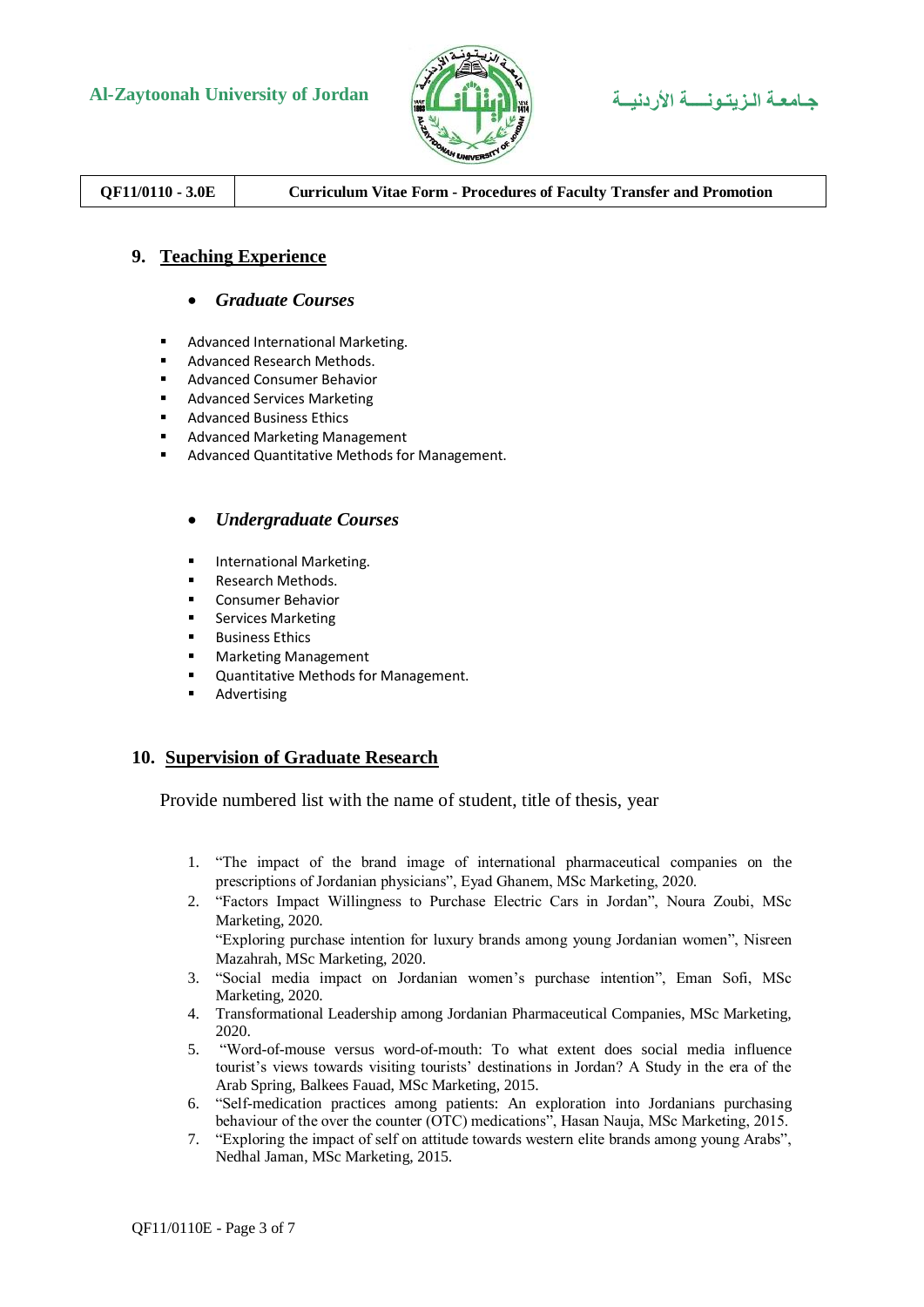



| QF11/0110 - 3.0E | <b>Curriculum Vitae Form - Procedures of Faculty Transfer and Promotion</b> |
|------------------|-----------------------------------------------------------------------------|
|                  |                                                                             |

- 8. "The Impact of Facebook Usage on Jordanian Consumers' Persuasion and Intention to Buy" Mohammed Zohdy, MBA, 2012
- 9. "A deeper look into Jordanian's national identity", Moutasem shareef, MBA, 2009.

# **10. Grants**

Deanship of Scientific Research, Al Zaytoonah University of Jordan, Amman, Jordan, 2015, "A deeper look at Jordanians' attitudes toward Syrian refugees' Influx, USD 42,500.

## **11. Patents**

None

# **12. Membership of Committees**

- Vice Chair & Executive Committee, the Academy of International Business, U.S. Northeast Chapter, U.S, 2012-2015.
- Michigan Fulbrighters Chapter, U.S.
- The Academy of International Business, U.S. Northeast Chapter, U.S.
- Member, Institute of Direct Marketing, London, U.K.
- American Society of Competitiveness, U.S.A.

# **13. Professional and Scientific Meetings**

- Co-Chair: The 8th International Conference on Engineering, Project, and Production Management, 2017, Amman, Jordan.
- Vice Chair & Member of the Executive Committee: The Academy of International Business U.S. Northeast Chapter - 425 members, 2012-2015, U.S.
- Track Chair: Pedagogical Challenges in Teaching International Business, AIB Northeast Chapter Conference 2012, CT, U.S.
- Track Chair: Emerging Market, AIB Northeast Chapter Annual Conference, 2010, CT, U.S.
- Track Chair: Middle East and North Africa: Delayed Promises or Dashed Hope? The Connecticut Convention Center, 2013, CT, U.S.
- Guest Editor: Journal of Comparative International Management, 2016.
- Deputy Editor in Chief: Journal of Modern Marketing Research, 2012-2012, Malaysia.
- Reviewer: China-USA Business Review.
- Reviewer: Chinese Business Review.
- Reviewer: The 2012 AIB Northeast Chapter Annual Conference, 2012, CT, U.S.
- Reviewer: The 49th Annual Midwest Business Administration International Conference, 2013, IL, U.S.
- Ad Hoc Reviewer: British Journal of Food, 2020.
- Ad Hoc Reviewer: Journal of Food Products Marketing, 2016, 2017, 2019, 2020
- Ad Hoc Reviewer: International Journal of Emerging Markets, 2020.
- Ad Hoc Reviewer: Journal of Islamic Marketing, 2020.
- Ad Hoc Reviewer: Journal of Immigrant & Refugee Studies, 2020.
- Ad Hoc Reviewer: Transnational Corporation Review, 2020
- Ad Hoc Reviewer: Sport in Society: Cultures, Commerce, Media, Politics, 2017, 2018, 2019.
- Ad Hoc Reviewer: Identities: Global Studies in Culture and Power, 2018.
- Ad Hoc Reviewer: Journal of Immigrant & Refugee Studies, 2018.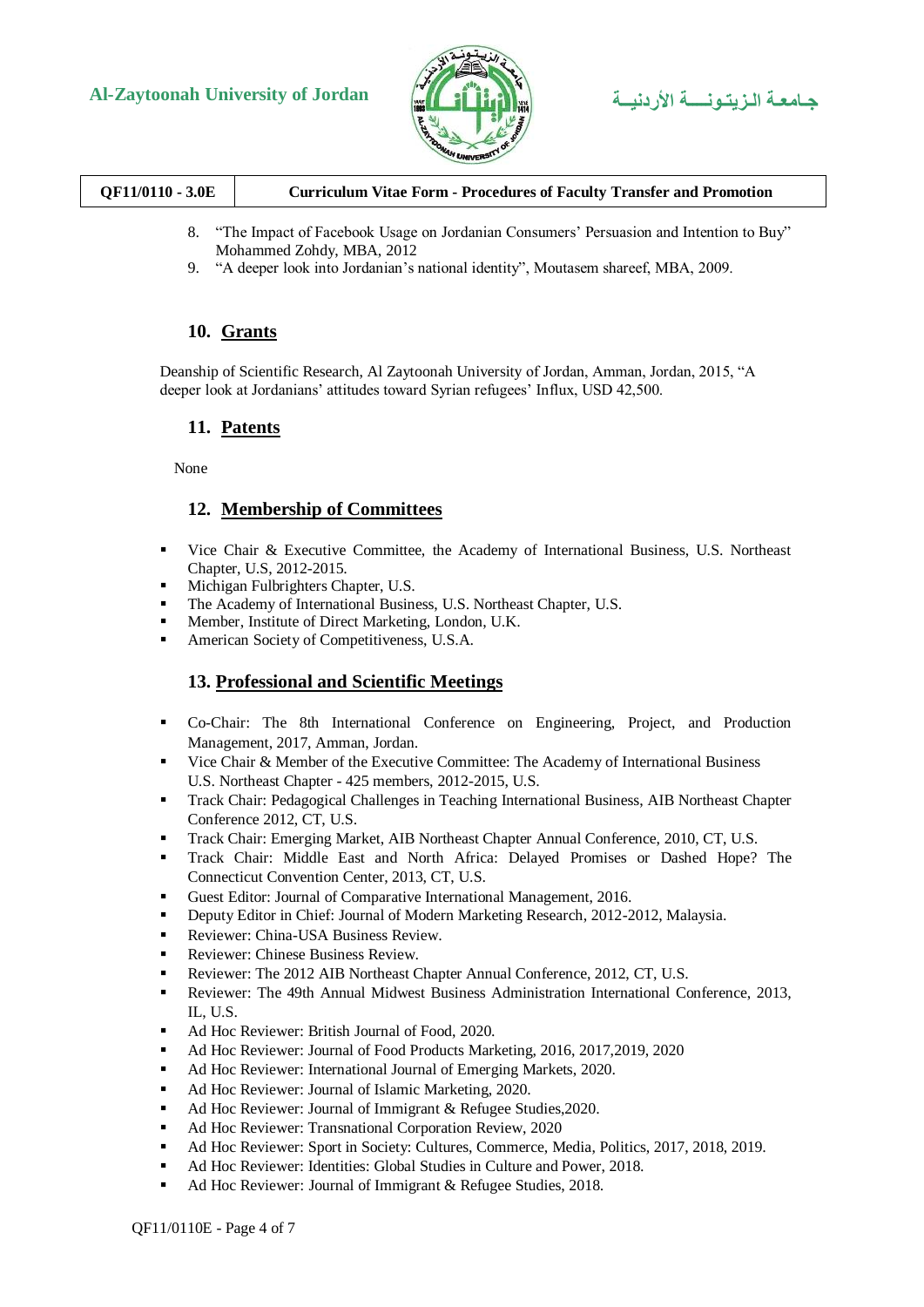

| QF11/0110 - 3.0E<br><b>Curriculum Vitae Form - Procedures of Faculty Transfer and Promotion</b> |
|-------------------------------------------------------------------------------------------------|
|-------------------------------------------------------------------------------------------------|

Ad Hoc Reviewer: International Journal of Social Economics, 2017,2018.

# **14. Participation in or organization of curricular and/or extra-curricular activities**

None

## **15. Publications**

J-1: **Al Ganideh, S.F**, & Awudu, I. (2020). Arab-Muslim Americans' personality riddle and consumer ethnocentrism. Journal of Global Marketing, 34(2020), 1-22.

J-2: Ali, N. & **Al Ganideh, S.F.** (2020). Syrian refugees in Jordan: burden or boon. Research in World Economy, 11(1), 1-15.

J-3: **Al Ganideh, S.F.** & Hamam M.Z. (2020). Is there a new "Facebook revolution" in the Arab World? Exploring young Jordanians' e-purchasing behavior. Journal of Competitiveness Studies, 28(1), pp. 56- 70.

J-4: **Al Ganideh, S.F.** & Elahee, M. (2018). Dealing with 'enemy-brothers': Sunni-Arab consumers' animosity toward Iran and Turkey. Journal of Consumer Marketing, 35(4), pp. 451-462.

J-5: **Al Ganideh, S.F.** (2018). Soccer and integrating Europe's Muslim minorities: The good, and bad and the ugly. Sport in Society, 21 (9), pp. 1258-1278.

J-7: Yaseen, S.G, **Al Ganideh, S.F.**, & Abed Alc, N. (2018). Leadership Styles, Absorptive Capacity and Firm's Innovation. International Journal of Knowledge Management, 14(3), pp. 82-100.

J-8: **Al Ganideh, S.F.** (2017). Being Arab and American: Understanding ethnocentric tendencies for Arab-American consumers. Journal of Global Marketing, 30 (2), pp.72-86.

J-9: **Al Ganideh, S. F.**, & Good, L. K. (2016). The Magic of Soccer: Transforming Animosity into Love (An Empirical Study of Arab Fans and Major European Soccer Leagues). International Journal of Sport and Exercise Psychology, 16(1), pp.1-16.

J-10: **Al Ganideh, S.F.**, & Good, L.K. (2016). Nothing tastes as local: Jordanians perceptions of buying domestic olive oil Insights in the Arab Spring Era. Journal of Food Products Marketing, 22 (2), pp. 168- 190.

J-11: **Al Ganideh, S. F.**, & Yaseen, S.G. (2016). Arabia versus Persia: Is this What the Arab Spring Ended with? Journal of Comparative International Management*,* 19(1), pp. 5-25.

J-12: **Al Ganideh, S. F.**, & Good, L. K. (2015). Cheering for Spanish clubs: Team Identification and Fandom of Foreign Soccer Clubs (The Case of Arab Fans). International Journal of Sport Psychology, 46(4), pp. 348-368.

J-13: **Al Ganideh, S.F.**, & Good, L.K. (2015) Understanding Abusive Child Labor Practices in the Shadow of the Arab Spring, Journal of Children's Services, 10 (1), pp. 76-91.

J-14: **Al Ganideh, S. F.**, & Elahee, M. N. (2014). Understanding Anti-Americanism among Arab consumers: The Case of Jordan. Advances in Competitiveness Research, 22 (1), pp. 71-87.

J-15: Elahee, M.N., Gao, J., & **Al Ganideh, S.F.** (2013). Cultural Animosity and ethical behavior in cross-cultural negotiations: a proposition paper. Review of Strategic and international Studies. 5 (I), pp. 46-52.

J-16: **Al Ganideh, S.F.**, & Aljanaideh, M. (2013). Using Fuzzy Logic to Analyze Marketing Data: The Impact of Socio-psychological Variables on the National Identity of Jordanians. Transnational Corporation Review. 5(2), pp. 66-75.

J-17: **Al Ganideh, S.F.** (2012). Can Consumer Ethnocentrism Assist the Competitiveness of Local Olive Oil: A Fuzzy Logic based Analysis Study? Competition Forum. 10(1), pp. 94-103.

J-18: **Al Ganideh, S.F.**, & Elahee, M. (2012). Arab Spring and Jordanian Consumers' Animosity Toward Foreign Products: What Managers Need to Know? Journal of Comparative International Management. 15(1), pp. 86-102.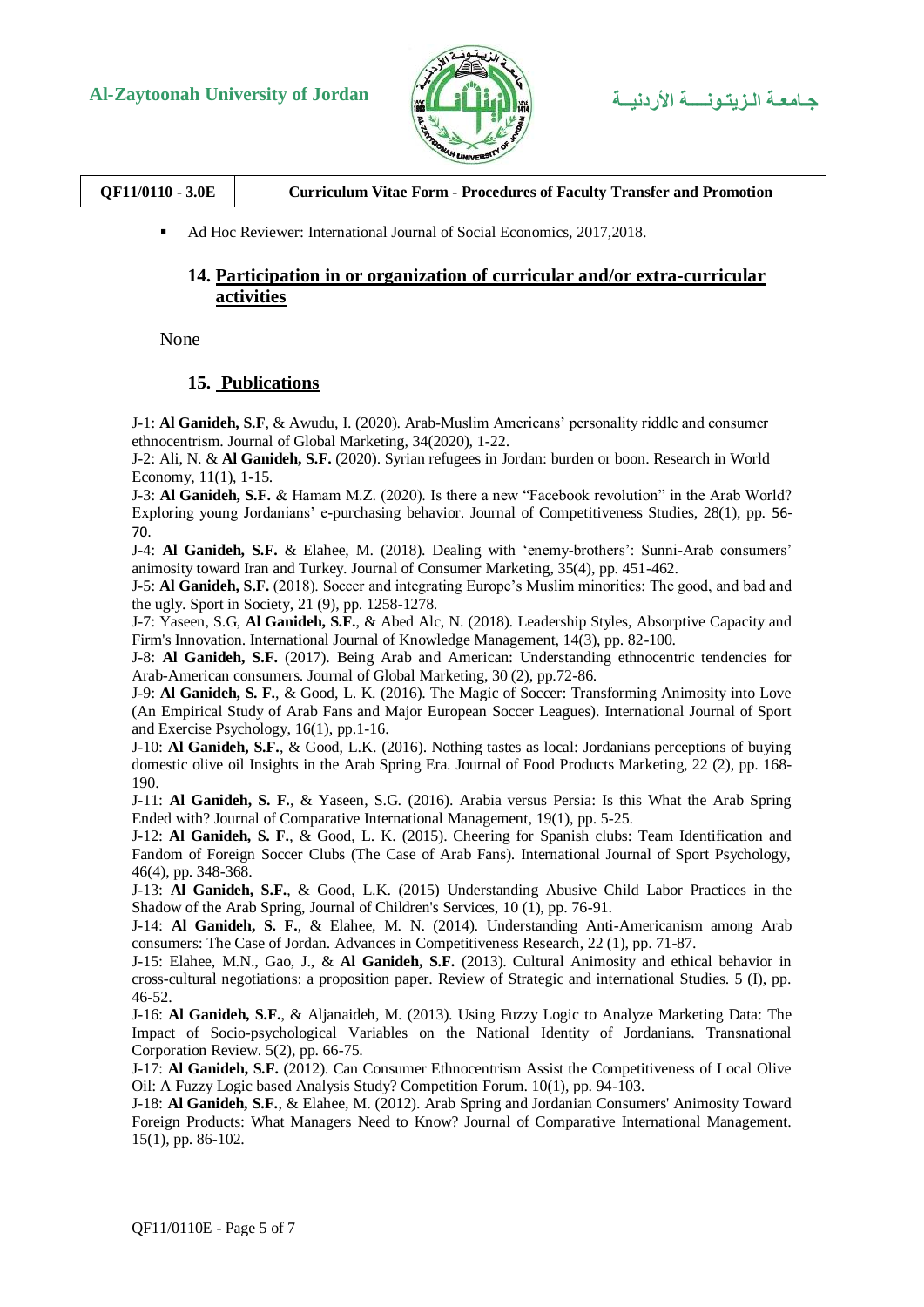



J-19: **Al Ganideh, S.F.**, El Refae, G., & Al Ganideh, A.O. (2011). Are Jordanian Patients Ethnocentric Towards their National Pharmaceutical Products? An Empirical Investigation Following to the Arab Spring Uprisings. Journal U.S-China Public Administration. 8(12), pp. 1339-1351.

J-20: **Al Ganideh, S.F.** (2011). Prandtl-Ishlinskii Hysteresis Nonlinear Model for Characterizing Unemployment Rate: Preliminary Results. Competition Forum. 9(2), pp. 261-264.

J-21: **Al Ganideh, S.F.** (2011). The Influence of Demographics on Consumer Ethnocentrism: A Jordanian Consumers Perspective Following to the Arab Democratization Movements. Competition Forum pp. 9(1), pp. 100-106.

J-22: **Al Ganideh, S.F.** (2010). Consumer Ethnocentrism in the Jordanian Market: The Impact of Sociopsychological Variables on Consumer Ethnocentric Tendencies. Journal of Business & Retail Management Research. 5 (1), pp. 11-20.

J-23: **Al Ganideh, S.F.** (2008). An Investigation into Consumer Animosity amongst Young Educated Jordanians. International Journal of Management Cases. 10(3), pp. 638-650.

J-24: **Al Ganideh, S.F.** (2008). Insights into Sources of Information Used by Young Jordanian in Evaluating Foreign Products. International Journal of Management Cases. 10(3), pp. 651-662.

J-25: **Al Ganideh, S.F.**, Jackson, H., & Marr, N.E. (2007). An Investigation into Consumer Ethnocentrism amongst Young Jordanians. World Journal of Retail Business Management. 2007(2), pp. 40-51.

### **Book Review**

B1: Reintegrating Iran with the West: Challenges and Opportunities (2016) Cyrus Chronicle.

### **Conference Publications (Selected)**

C-1: **Al Ganideh, S.F.** (2019). Jordanians' e-purchasing behavior: The Case of Facebook. The 30<sup>th</sup> American Society for Competitiveness Conference, Tysons Corner, VA, October 24-26, 2019.

C-2: **Al Ganideh, S.F.,** Elahee, M., & Shen, L. (2017). Winning the hearts and minds of young consumers: A cross-cultural study of female consumers' attitude towards luxury products. Global-local connections and their rising challenges conference. Fox School of Business, Temple University, October 20-21, Philadelphia PA, USA.

C-3: **Al Ganideh, S.F.** (2017). Product innovation and economic development: To what extent it is a problem for developing countries' COO image? The case of young Jordanian consumers. Global-local connections and their rising challenges conference. Fox School of Business, Temple University, October 20-21, Philadelphia PA, USA.

C-4: **Al Ganideh, S.F.** (2016). Surviving the surge of Syrian refugees: Amman city local businesses versus Syrian eateries. Global Cities & International Business Activity Conference. Fox School of Business, Temple University, October 27-29, Philadelphia, PA, U.S.A.

C-5: **Al Ganideh, S.F.** (2015). An Arab of View of Iran in the Age of Sectarian Wars. Academy of International Business (AIB) Frontier Conference Bringing the Political Economy Back, October 22-24, Boston, MA, U.S.A.

C-6: **Al Ganideh, S.F.** (2013). New Trends in Consumer Ethnocentrism in the wake of Arab Spring: The case of Olive Oil in Jordan. "Middle East and North Africa: Delayed Promises or Dashed Hope?" Academy of International Business (AIB) Connecticut Convention Center, October 11-13, Hartford, CT., U.S.A.

C-7: **Al Ganideh, S.F.** (2013). Can Soccer Curb Consumer Animosity? An Empirical Study of English Premiership and Jordanians. Proceedings of 49th Annual Midwest Business Administration International Conference, Feb 27- March 1, Chicago, IL, U.S.A.

C-8: Al Ganideh, S.F. (2011). Can Hysteresis Nonlinear Model predict Unemployment? Proceedings of the 22nd *annual American Society for Competitiveness conference, October 26-28, Orlando, Florida, U.S.A.*

C-9: **Al Ganideh, S.F.** (2011). Ethnocentrism for Arab consumers at the era of Arab Spring. Proceedings of the 22nd *annual American Society for Competitiveness conference, October 26-28, Orlando, Florida, U.S.A.*